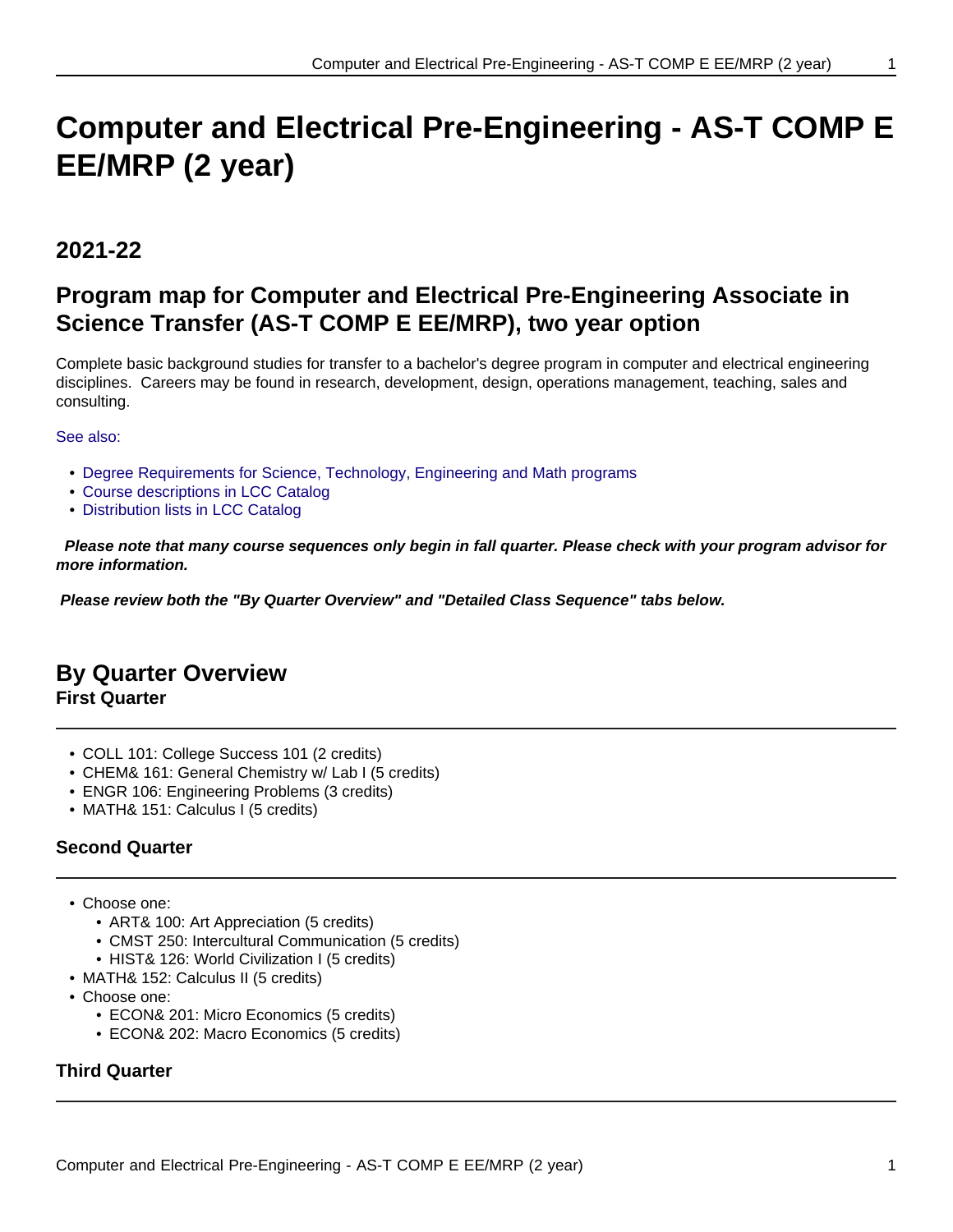- ENGL& 101: English Comp I (5 credits)
- MATH& 153: Calculus III (5 credits)
- CS 170: Computer Programming (5 credits)
- Choose one:
	- ANTH& 100: Survey of Anthropology (5 credits)
	- ANTH& 206: Cultural Anthropology (5 credits)
	- HIST& 128: Western Civ III (5 credits)
	- HIST& 215: Women in US History (5 credits)

#### **Fourth Quarter**

- MATH& 254: Calculus IV (5 credits)
- PHYS& 221: Engineering Physics I w/ Lab (5 credits)
- CS 270: Data Structures I (5 credits)
- ENGR 205: Design of Logic Circuits (5 credits)

#### **Apply for Financial Aid at transfer institution**

#### **Fifth Quarter**

- MATH 240: Differential Equations (5 credits)
- PHYS& 222: Engineering Physics II w/ Lab (5 credits)
- ENGR 206: Microprocessor Systems (5 credits)

#### **Apply for Graduation**

#### **Sixth Quarter**

- MATH 220: Linear Algebra (5 credits)
- PHYS& 223: Engineering Physics III w/ Lab (5 credits)
- ENGR& 204: Electrical Circuits (6 credits)

### **Detailed Class Sequence**

#### **1. College Success**

COLL 101: College Success 101 (2 credits)

#### **2. Pre-Major Requirement**

CHEM& 161: General Chemistry w/ Lab I (5 credits)

• Prerequisites: CHEM& 100 or high school chemistry and MATH 098.

#### **3. Elective**

ENGR 106: Engineering Problems (3 credits)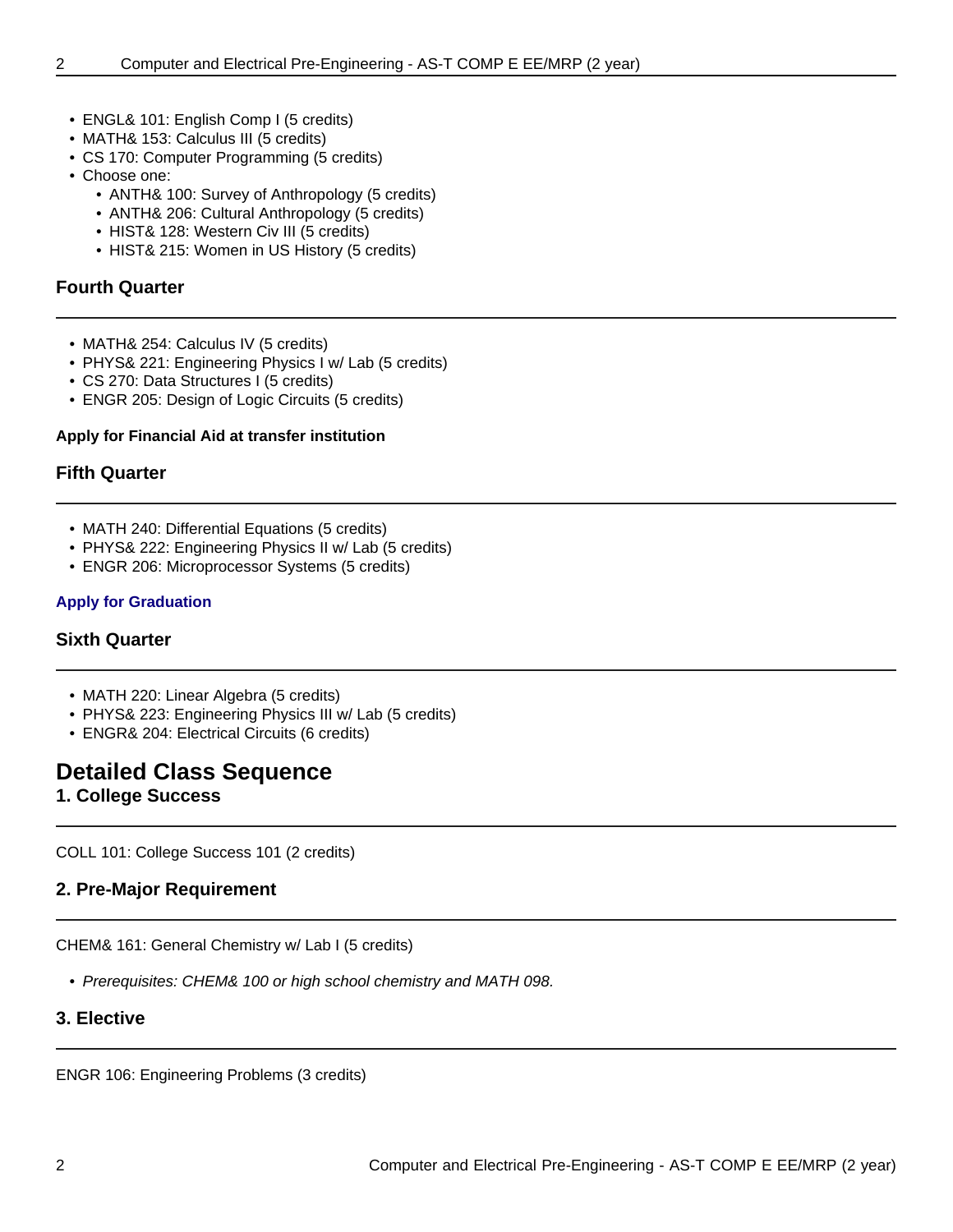• Prerequisite: High school or 100-level physics or chemistry, or instructor permission. Concurrent enrollment in MATH& 142.

#### **4. Math Requirement**

MATH& 151: Calculus I (5 credits)

• Prerequisites: MATH& 142 with a grade of C or better.

#### **5. Humanities / Diversity Requirement**

Choose one of these recommended courses:

- ART& 100: Art Appreciation (5 credits)
- CMST 250: Intercultural Communication (5 credits) • Fulfills [DIVR] requirement at WSU
- HIST& 126: World Civilization I (5 credits)
	- Fulfills [DIVR] requirement at WSU

#### **6. Math Requirement**

MATH& 152: Calculus II (5 credits)

• Prerequisite: MATH& 151 with a grade of C or better.

#### **7. Social Science Requirement**

Choose one of these recommended courses:

- ECON& 201: Micro Economics (5 credits)
	- Prerequisites: MATH 088 or TECH 088 or BUS 104 and ENGL& 101 or BUS 190.
- ECON& 202: Macro Economics (5 credits)
	- Prerequisities: ECON& 201 or instructor permission.

#### **8. Communication Requirement**

ENGL& 101: English Comp I (5 credits)

• Prerequisites: College level reading and writing skills or completion of ENGL 099 or TECH 105 with a grade of C or better.

#### **9. Math Requirement**

MATH& 153: Calculus III (5 credits)

• Prerequisite: MATH& 152 with a grade of C or better.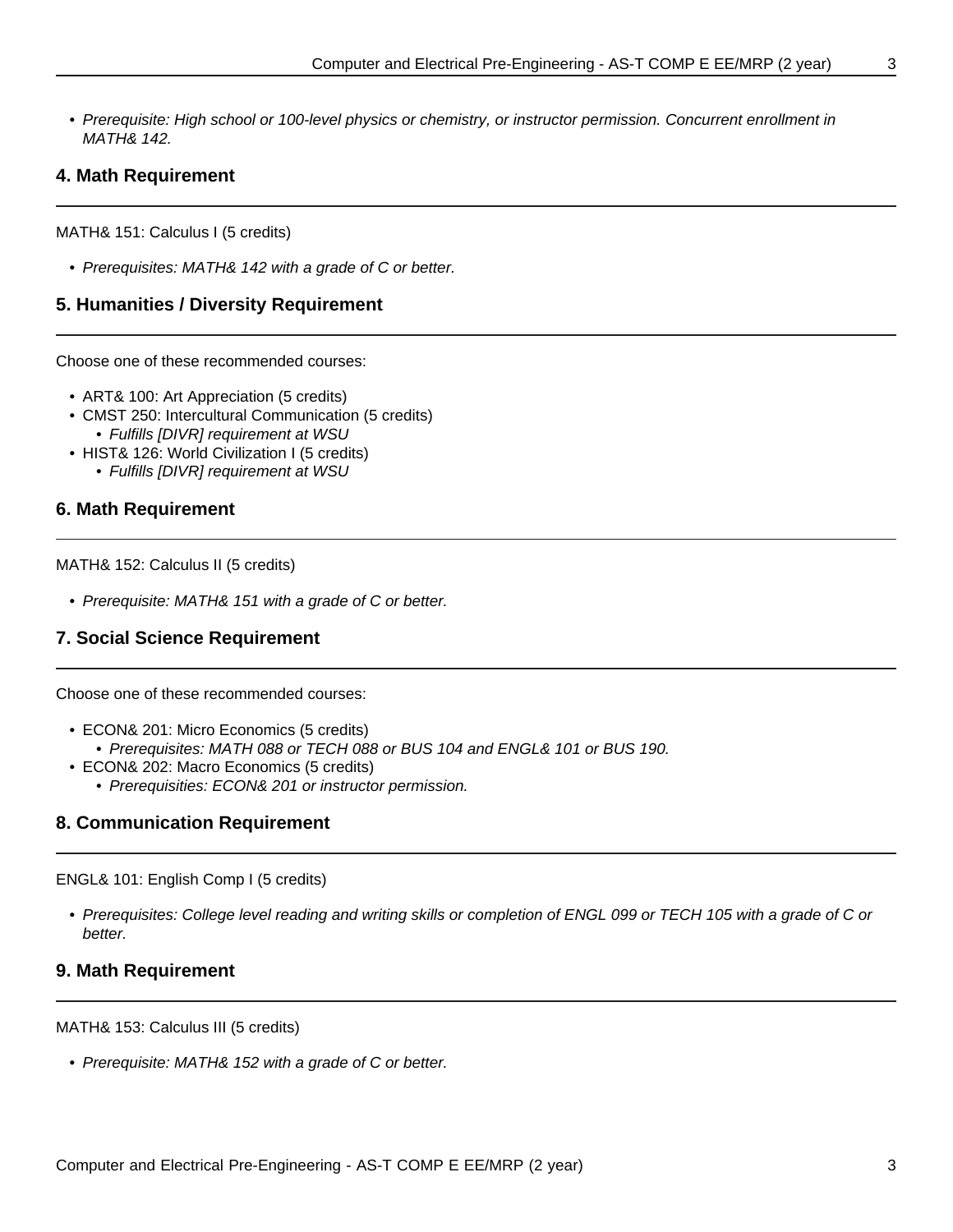#### **10. Pre-Major Requirement**

CS 170: Computer Programming (5 credits)

• Prerequisites: MATH 088 or MATH 097 with a grade of C or better and knowledge of Windows is required; or instructor permission.

#### **11. Social Science / Diversity Requirement**

Choose one of these recommended courses:

- ANTH& 100: Survey of Anthropology (5 credits) • Fulfills [DIVR] requirement at WSU
- ANTH& 206: Cultural Anthropology (5 credits)
	- Fulfills [DIVR] requirement at WSU
- HIST& 128: Western Civ III (5 credits)
- Fulfills [ROOT] requirement at WSU
- HIST& 215: Women in US History (5 credits)
	- Fulfills [DIVR] requirement at WSU

#### **12. Recommended Elective**

MATH& 254: Calculus IV (5 credits)

- Prerequisites: MATH& 153 with a grade of C or better.
- Required to transfer to WSUV at junior level

#### **13. Pre-Major Requirement**

PHYS& 221: Engineering Physics I w/ Lab (5 credits)

• Prerequisites: Completion of or concurrent enrollment in MATH& 151 or instructor permission.

#### **14. Pre-Major Requirement**

CS 270: Data Structures I (5 credits)

• Prerequisite: MATH 098 and CS 170, both with a grade of C or better, or instructor permission.

#### **15. Recommended Elective**

ENGR 205: Design of Logic Circuits (5 credits)

- Prerequisites: MATH& 141
- Required to transfer to WSUV at junior level

#### **16. Math Requirement**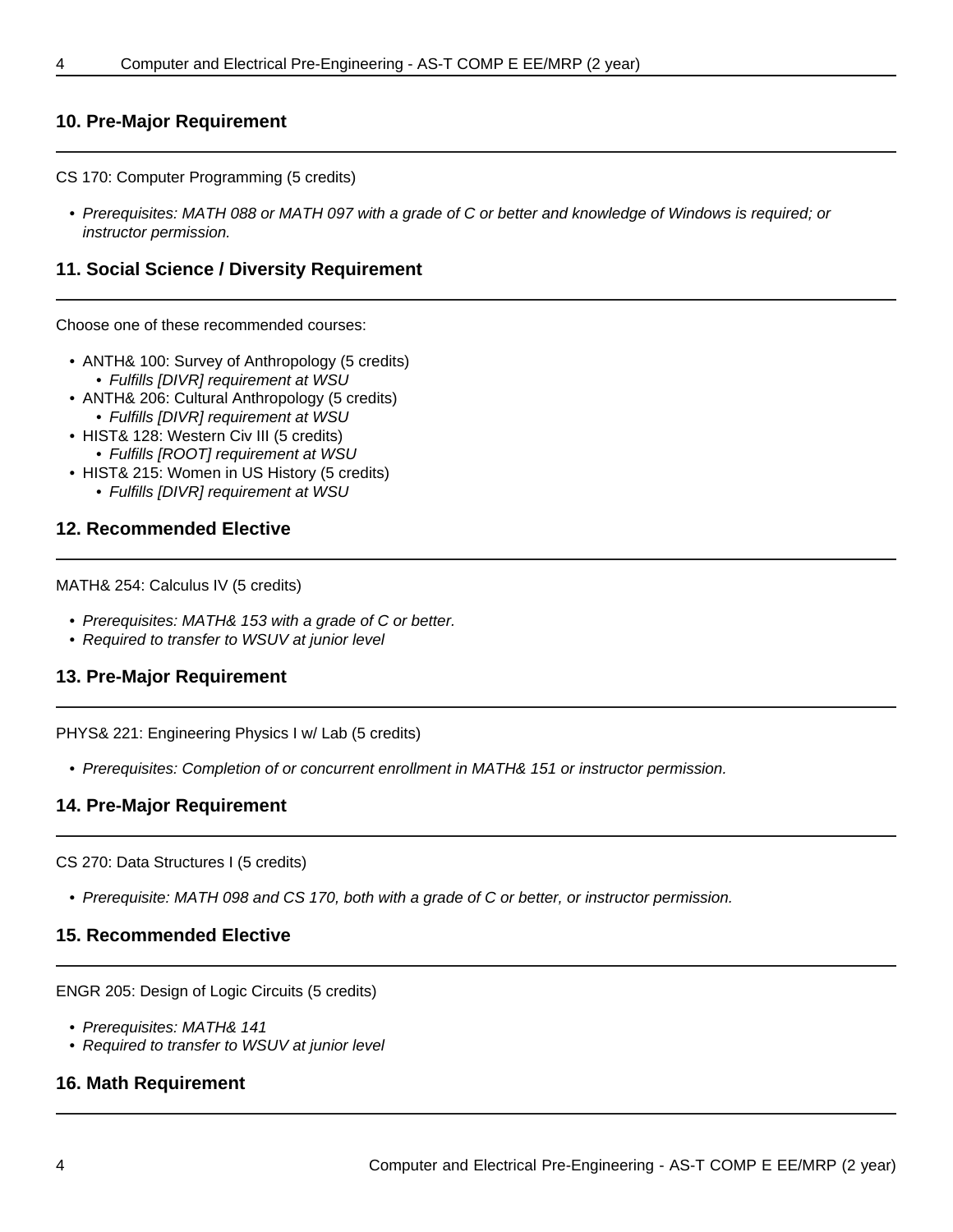MATH 240: Differential Equations (5 credits)

• Prerequisite: MATH& 254 with a grade of C or better.

#### **17. Pre-Major Requirement**

PHYS& 222: Engineering Physics II w/ Lab (5 credits)

• Prerequisites: PHYS& 221, MATH& 152 or instructor permission.

#### **18. Recommended Elective**

ENGR 206: Microprocessor Systems (5 credits)

- Prerequisites: CS 270, ENGR 205
- Required to transfer to WSUV at junior level

#### **19. Math Requirement**

MATH 220: Linear Algebra (5 credits)

• Prerequisite: MATH& 152 with a grade of C or better.

#### **20. Pre-Major Requirement**

PHYS& 223: Engineering Physics III w/ Lab (5 credits)

• Prerequisites: PHYS& 222 or instructor permission.

#### **21. Pre-Major Requirement**

ENGR& 204: Electrical Circuits (6 credits)

• Prerequisites: PHYS 222, MATH& 152 and computer literacy.

### **Program Maps for Science, Technology, Engineering and Math (STEM)**

- Bioengineering and Chemical Pre-Engineering AS-T (Bioengineering Option)
- Bioengineering and Chemical Pre-Engineering AS-T (Chemical Engineering Option)
- Biological Sciences AS-T
- Biology DTA/MRP
- Chemistry AS-T
- Computer and Electrical Pre-Engineering AS-T (2 Year Option)
- Computer and Electrical Pre-Engineering AS-T (3 Year Option)
- Computer Science AST
- Computer Science AST (WSUV)
- Earth Sciences AA-DTA
- Earth Sciences AS-T
- Environmental Science AS-T